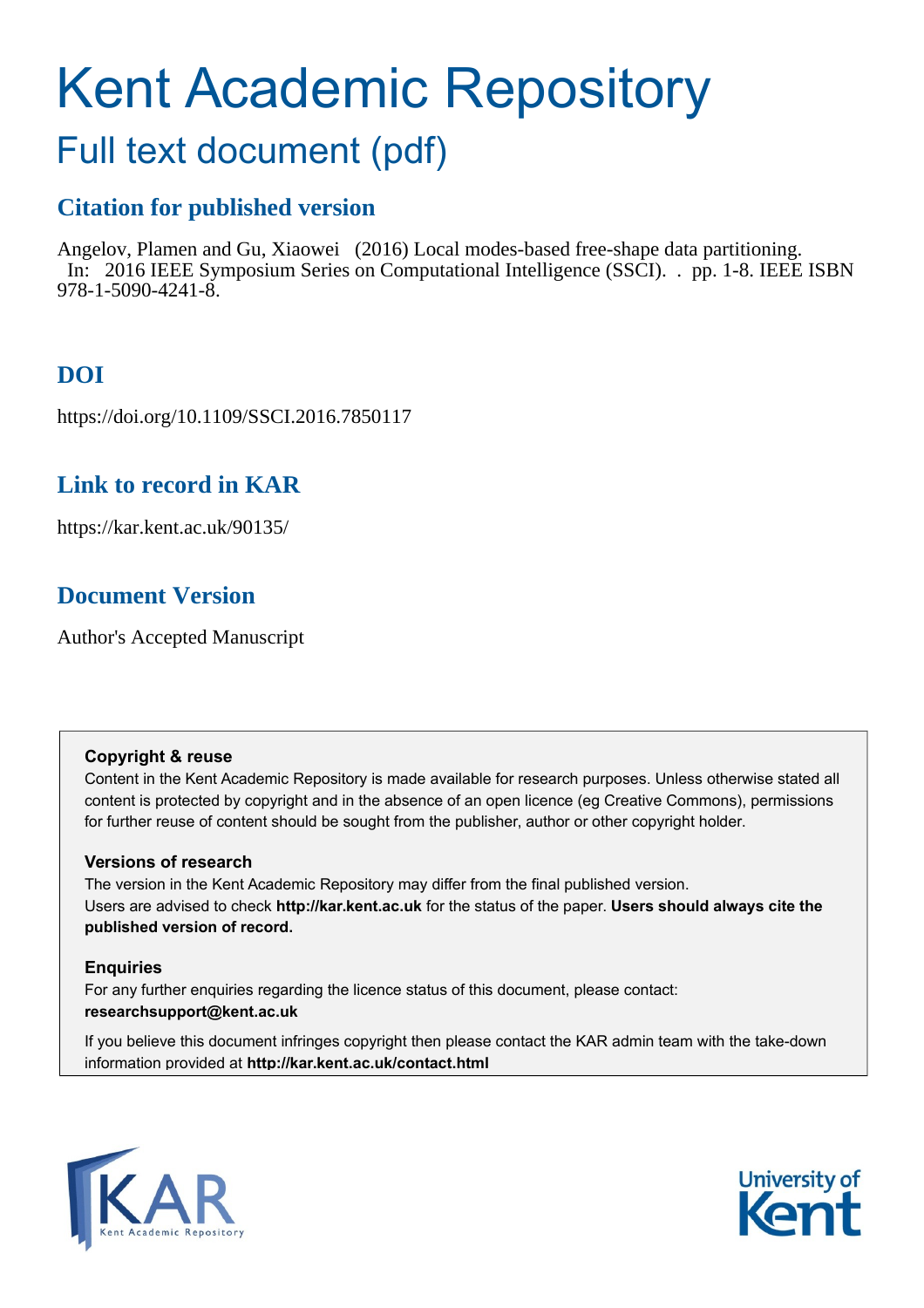# *Local Modes-based Free-Shape Data Partitioning*

Plamen Angelov, *Fellow*, *IEEE* and Xiaowei Gu School of Computing and Communications, Lancaster University Lancaster, LA1 4WA, UK {p.angelov,x.gu3}@lancaster.ac.uk

*Abstract***—In this paper, a new data partitioning algorithm, named "local modes-based data partitioning", is proposed. This algorithm is entirely data-driven and free from any user input and** *prior* **assumptions. It automatically derives the modes of the empirically observed density of the data samples and results in forming parameter-free** *data clouds***. The identified focal points resemble Voroni tessellations. The proposed algorithm has two versions, namely, offline and evolving. The two versions are both able to work separately and start "from scratch", they can also perform a hybrid. Numerical experiments demonstrate the validity of the proposed algorithm as a fully autonomous partitioning technique, and achieve better performance compared with alternative algorithms.**

*Keywords— data partitioning; evolving clustering; parameterfree; data cloud; data- driven.*

#### I. INTRODUCTION

Clustering has long been considered as one of the most effective tools for recognizing the underlying patterns within the data. As a supervised machine learning method, clustering currently is a very hot topic in the field of data analytics.

Established clustering algorithms [1-6] require different kinds of user inputs. For instance, the k-means algorithm [2] requires the number of clusters to be known beforehand, the DBScan algorithm [4] requires the radius and the minimum number of data samples within the radius to be predefined, etc. Although, these algorithms can achieve relatively high accuracy, their performances heavily rely on the user- and problem-specific parameters, which require clear *prior* knowledge. However, in most real cases, the *prior* knowledge is too limited for pre-defining the user input, which, in turn, influences the efficiency and accuracy of the clustering algorithms.

The concept of a *data cloud* was introduced in [7] as a collection of data samples entirely based on the mutual distribution and ensemble properties. Thus, *data clouds* are nonparametric and they do not have a specific shape. The *data clouds* directly represent the distribution of the observed data samples instead of giving some desirable/excepted (often, subjectively) pre-defined smooth functions. A number of focal points (not necessarily to be the centres or means of the *data clouds*) representing the modes of the data density. They attract the nearest data samples to them and then form *data clouds* forming Voroni tessellations [8] in the data space.

In this paper, we propose a new, fully autonomous algorithm named local modes-based data partitioning. This novel algorithm is entirely driven by the observed data samples and their mutual distribution in the data space. It can automatically identify the focal points representing the main modes of the data pattern merely based on the empirically observed data samples and then uses them to form *data clouds.* Thus, there is no need for any kind of user- or problem-specific parameters or assumptions.

This algorithm has two versions, *i)* offline and *ii)* evolving. The offline version is designed to partition the offline dataset while the evolving version is for streaming data processing. They have the ability of starting "from scratch", thus, they can both work independently. While a hybrid between the two versions is also possible. In this paper, we will introduce the two versions of the proposed method as two independent algorithms without loss of generality.

The remainder of this paper is organised as follows. Section II describes the theoretical basis of the proposed algorithm. The offline and evolving versions are separately introduced in sections III and IV. Section V summarizes main procedures of the proposed algorithm and section VI presents the numerical experiments and a discussion. The paper is concluded by section VII.

#### II. THEORETICAL BASIS

In this paper, the theoretical basis of the proposed local modes-based data partitioning algorithm will be introduced.

Frist of all, let us assume the data set/stream in the Hilbert data space  $\mathbf{R}^d$  as  $\{\mathbf{x}\}_k = \{\mathbf{x}_1, \mathbf{x}_2, ..., \mathbf{x}_k\}, \ \mathbf{x}_i = \begin{bmatrix} x_{i,1}, x_{i,2}, ..., x_{i,d} \end{bmatrix}^\text{T}$ ,  $i = 1, 2, \dots, k$  indicates the time instance that the  $i<sup>th</sup>$  data sample arrives. To be more general and realistic, we assume that some data samples within the data set/stream repeat more than once, namely,  $\exists x_i = x_j$ ,  $i \neq j$ . The set of unique data samples can be denoted as  ${\{u\}}_k = {\{u_1, u_2, ..., u_{l_k}\}}$  ( $u_i = {\{u_{i,1}, u_{i,2}, ..., u_{i,d}\}}^T$ ,  ${u}_k \subseteq {x}_k$ ,  $1 < l_k \le k$  *and the corresponding frequencies of* occurrence  $\{f\}_k = \{f_1, f_2, ..., f_{l_k}\}$  ( 1  $\sum_i^{l_k} f_i = 1$  $\sum_{i=1}$   $J_i$ *f*  $\sum_{i=1}^{6} f_i = 1$ ).

In the rest of this section, the main operators of the recently introduced Empirical Data Analytics (EDA) [9]-[12] and their

This work was supported by The Royal Society (Grant number IE141329/2014)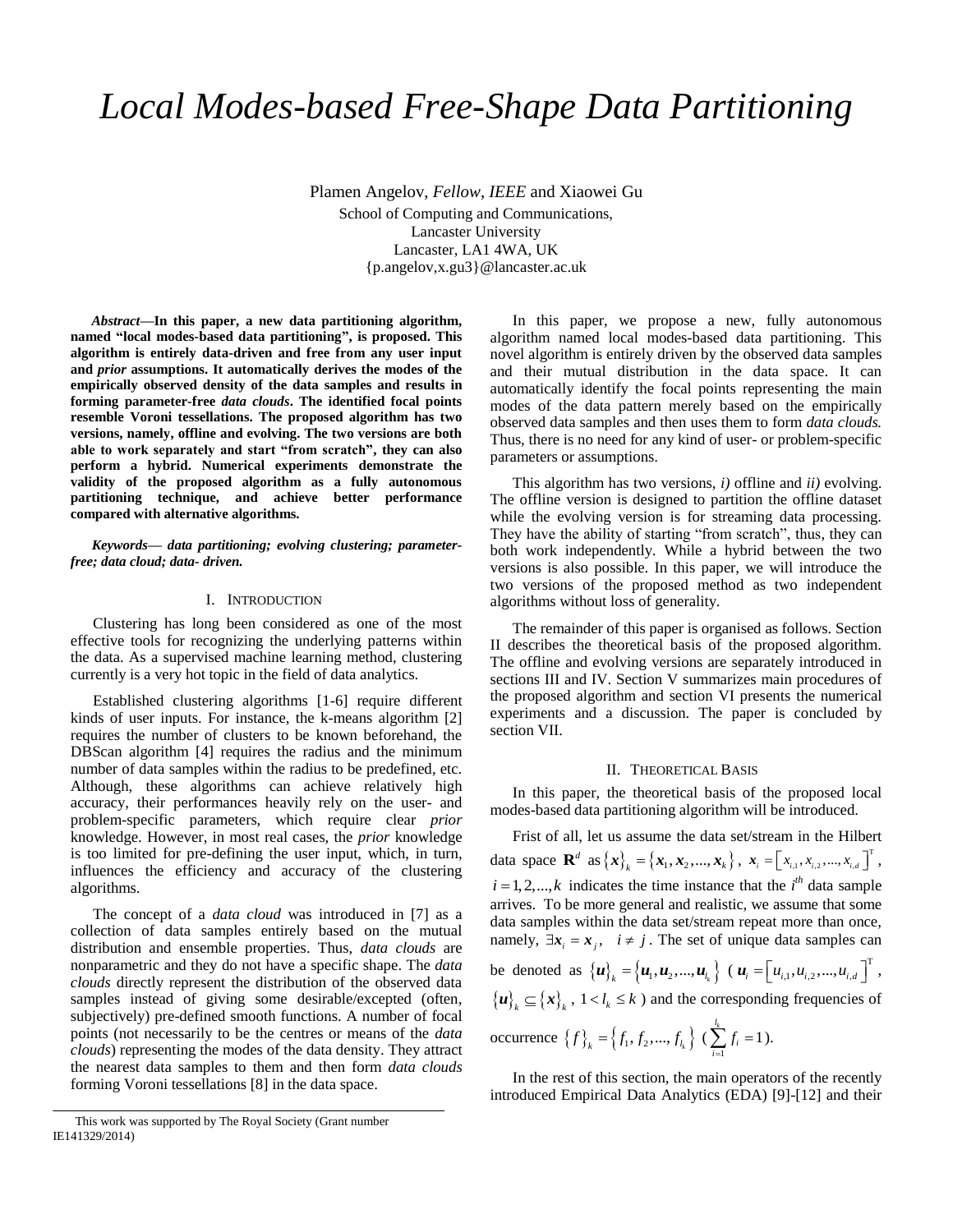corresponding recursive expressions disclosing the ensemble properties of the observed data samples will be introduced. At the end, the well-known *Chebyshev inequality* and its new, simpler form within the EDA framework will be briefly presented. The most widely used Euclidean type of distance is used in this paper for derivation clarity, but we have to stress that, the proposed algorithm can work with various types of distance as well.

#### *A. Cumulative proximity*

The *cumulative proximity*  $\pi$  of a particular data sample  $x_i$  ( $i = 1, 2, \dots, k$ ) is defined as the sum of square distances between this data sample to all other data samples existing in the data space [9],[10]:

$$
\pi_k(x_i) = \sum_{j=1}^k \left\| x_i - x_j \right\|^2 = k \left( \left\| x_i - \mu_k \right\|^2 + X_k - \left\| \mu_k \right\|^2 \right) \tag{1}
$$

where  $\left\| \bm{x}_i - \bm{x}_j \right\|^2 = \sum_{l=1}^{a} (x_{i,l} - x_{j,l})^2$ *d*  $\|\mathbf{x}_{i} - \mathbf{x}_{j}\|^{2} = \sum_{l=1}^{d} (x_{i,l} - x_{j,l})^{2}$ .  $\boldsymbol{\mu}_{k}$  is the mean of  $\{\mathbf{x}\}_{k}$ 

and  $X_k$  is the average scalar product, and they can be updated recursively as:

$$
\mu_{k} = \frac{k-1}{k} \mu_{k-1} + \frac{1}{k} x_{k}; \quad \mu_{1} = x_{1}
$$
 (2)

$$
X_{k} = \frac{k-1}{k} X_{k-1} + \frac{1}{k} ||\mathbf{x}_{k}||^{2}; \quad X_{1} = ||\mathbf{x}_{1}||^{2}
$$
 (3)

#### *B. Standardized eccentricity*

*Standardized eccentricity* is a very important measure for anomaly/fault detection [11]. The *standardized eccentricity*  of  $x_i$  ( $i = 1, 2, ..., k$ ) is defined in [11] as:

$$
\varepsilon_{k}(x_{i}) = \frac{2\pi_{k}(x_{i})}{\frac{1}{k}\sum_{j=1}^{k}\pi_{k}(x_{j})} = \frac{2k\sum_{l=1}^{k}||x_{i} - x_{l}||^{2}}{\sum_{j=1}^{k}\sum_{l=1}^{k}||x_{j} - x_{l}||^{2}}
$$
(4)

The sum of the *cumulative proximity* of  ${x}_{i_k}$  can be expressed using  $\mu_k$  and  $X_k$  instead [11], [12]:

$$
\sum_{i=1}^{k} \pi_{k}\left(\boldsymbol{x}_{i}\right) = 2k^{2}\left(X_{k} - \left\|\boldsymbol{\mu}_{k}\right\|^{2}\right) \tag{5}
$$

Combining equations (1) and (5), the recursive expression of the *standardized eccentricity*,  $\varepsilon$  is expressed as follows:

$$
\varepsilon_{k}\left(\mathbf{x}_{i}\right) = 1 + \frac{\|\mathbf{x}_{i} - \mathbf{\mu}_{k}\|^{2}}{X_{k} - \|\mathbf{\mu}_{k}\|^{2}}; \quad i = 1, 2, ..., k \tag{6}
$$

#### *C. Unimodal density*

*Unimodal density* [12] is defined as the inverse of standardized eccentricity  $\varepsilon$ . The *unimodal density*  $D$  of the data sample  $x_i$  ( $i = 1, 2, ..., k$ ) is expressed as follows [12]:

$$
D_{k}\left(\boldsymbol{x}_{i}\right)=\varepsilon_{k}^{-1}\left(\boldsymbol{x}_{i}\right)=\frac{\sum_{j=1}^{k}\pi_{k}\left(\boldsymbol{x}_{j}\right)}{2k\pi_{k}\left(\boldsymbol{x}_{i}\right)}=\frac{1}{1+\frac{\left\|\boldsymbol{x}_{i}-\boldsymbol{\mu}_{k}\right\|^{2}}{X_{k}-\left\|\boldsymbol{\mu}_{k}\right\|^{2}}}\quad(7)
$$

#### *D. Multimodal density*

The *multimodal density*,  $D^{MM}$  of a specific unique data sample  $u_i$  ( $i = 1, 2, ..., l_k$ ) is a weighted sum of its *unimodal density* by the corresponding frequency  $f_i$ , expressed as [12]:

$$
D_k^{MM}\left({\bf u}_i\right) = \frac{f_i}{\sum\limits_{j=1}^{l_k} f_j} \frac{\sum\limits_{j=1}^k \pi_k\left({\bf x}_j\right)}{2k\pi_k\left({\bf u}_i\right)} = \frac{f_i}{1 + \frac{\left\|{\bf u}_i - {\bf \mu}_k\right\|^2}{X_k - \left\|{\bf \mu}_k\right\|^2}}
$$
(8)

#### *E. Chebyshev inequality*

The well-known *Chebyshev inequality* [13] describes the probability of the distance between a certain data sample  $x_i$ and the mean value to be larger than *n* times the standard deviation, namely, " $n\sigma$ ". We introduced earlier a more elegant and general form of *Chebyshev inequality* in terms of standardized eccentricity,  $\varepsilon$ , expressed as [11]:

$$
P\left(\varepsilon_k\left(\mathbf{x}_i\right) \leq 1 + n^2\right) \geq 1 - \frac{1}{n^2} \tag{9}
$$

The *inequality* (9) can be applied to anomaly detection directly regardless of the distribution of data samples [11].

#### III. OFFLINE LOCAL MODE-BASED PARTITIONING

The proposed offline version of the local modes-based partitioning algorithm employs the *multimodal density,*   $D^{MM}$  as the main operator. The main procedure of the offline algorithm is summarized as follows:

#### *Stage 1: Identifying the global maximum*

For every unique data sample within the dataset  $\{x\}_k$ , its *local density,*  $D_k^L(u_i)$  (*i*=1,2,..., $l_k$ ) can be calculated using the following equation:

$$
D_{k}^{L}(\boldsymbol{u}_{i}) = f_{i} \frac{\sum_{\|\mathbf{x} - \boldsymbol{u}_{i}\| \le d^{2}} \pi_{k}^{L}(\mathbf{x})}{2k\pi_{k}^{L}(\boldsymbol{u}_{i})}
$$
(10)

where *d* is the average distance between the data samples of  ${x}_{k}$  and is derived from equation (5):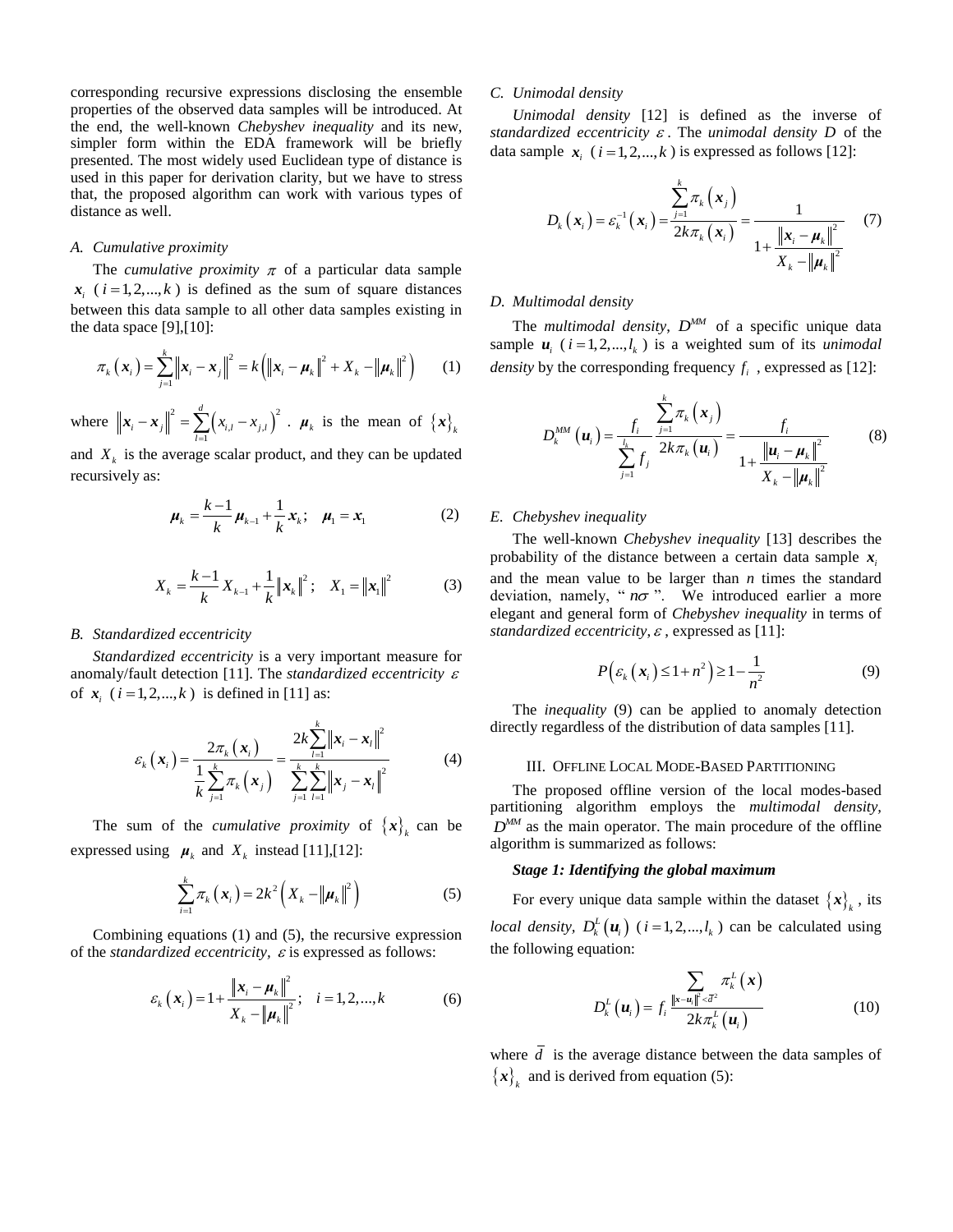$$
\bar{d}^{2} = \frac{\sum_{i=1}^{k} \pi_{k}(x_{i})}{k^{2}} = 2(X_{k} - ||\mu_{k}||^{2})
$$
(11)

The unique data sample with the highest  $D<sup>L</sup>$  is selected as the reference sample in the ranked unique data samples set  ${u^*}$ *k u* :

$$
\boldsymbol{u}^{*(1)} = \underset{j=1,2,\ldots,l_k}{\arg \max} \left( D_k^L \left( \boldsymbol{u}_j \right) \right) \tag{12}
$$

where  $u^{\ast(1)}$  is the unique data sample with the global maximum of the *local density*  $D^L$  and assign  $u^{*r} \leftarrow u^{*(1)}$ . If there are more than one maximum, choose any one of them to be  $\mathbf{u}^{*_r}$ .

#### *Stage 2: Re-ordering the local density*

Then, we find the unique data sample which is nearest to  $u^*$ . Assuming there are *q* unique data samples holding the smallest distance to  $\mathbf{u}^{*r}$  at the same time, they all will be selected and put into  $\{u^*\}\$  $\boldsymbol{u}^*\}$  together as  $\boldsymbol{u}^{*(2)}$ ,  $\boldsymbol{u}^{*(3)}$ ,..., $\boldsymbol{u}^{*(q+1)}$ , and their order will be decided by their *local density*  $D<sup>L</sup>$  in descending order. Once the unique data samples are put into  ${u^*}$  $\boldsymbol{u}^*\big|_k$  , they will be removed from  $\{\boldsymbol{u}\}_k$  .

This process continues with the rest of the data samples remaining in  $\{u\}_k$ , and the last unique data sample,  $u^{*(q+1)}$ , in  ${u^*}$  $u^*$ , is used as the reference data sample ( $u^{*r} \leftarrow u^{*(q+1)}$ ) to find its closest unique data samples, and then put them into  ${u^*}_{\cdot}$  $\mathbf{u}^*$  and remove from  $\{\mathbf{u}\}_k$ . By repeating this procedure till  ${u}_{k}$  becomes  $\phi$ , we can finally get the ranked unique data samples, denoted as  $\{u^*\}_k = \{u^{*(1)} | i = 1, 2, ..., l_k\}$  and their corresponding ranked *local density* collection:  $\left\{ D_k^L(\boldsymbol{u}^*) \right\} =$  $\left\{ D_k^L\left(\boldsymbol{u}^{*(1)}\right)\!, D_k^L\left(\boldsymbol{u}^{*(2)}\right)\!,\!...,\! D_k^L\left(\boldsymbol{u}^{*(l_k)}\right)\!\right\}.$ 

#### *Stage 3: Detecting all local maxima*

At this stage, we need to derive all local maxima of the ranked *local density*  $\left\{ D_k^L(u^*) \right\}$  using the sign function:

$$
IF\left(\operatorname{sgn}\left(D_k^L\left(\mathbf{u}^{*(j-1)}\right) - D_k^L\left(\mathbf{u}^{*(j)}\right)\right)\right)
$$

$$
\operatorname{sgn}\left(D_k^L\left(\mathbf{u}^{*(j)}\right) - D_k^L\left(\mathbf{u}^{*(j+1)}\right)\right) = -1\right)
$$

$$
AND\left(\operatorname{sgn}\left(D_k^L\left(\mathbf{u}^{*(j-1)}\right) - D_k^L\left(\mathbf{u}^{*(j)}\right)\right)\right) = -1\right)
$$
(13)
$$
THEN\left(\mathbf{u}^{*(j)} \text{ is a local max } \text{imum of } D^L\right)
$$

where sgn(
$$
\cdot
$$
) is the sign function: sgn( $x$ ) = 
$$
\begin{cases} 1 & x > 0 \\ 0 & x = 0 \\ -1 & x < 0 \end{cases}
$$
. We

denote the set of the local maxima of  $D<sup>L</sup>$  as the set  ${u^*}\}_k = {u^{*(j)} | j = 1,2,..., l_k^* } (l_k^* < l_k).$ 

#### *Stage 4: Forming data clouds*

Each local maxima,  $u^{(i)}$  is then set as a focal point/prototype of a *data cloud*. All other data samples are then assigned to the nearest focal point (local maximum) forming *data clouds* according to the following rule:

$$
cloud \ label = \underset{j=1,2,...,t_k^*}{\arg \min} \left( d\left( \boldsymbol{x}_i, \boldsymbol{u}^{*(j)} \right) \right) \tag{14}
$$

After all the data samples within  $\{x\}$ <sub>k</sub> are assigned to the *data clouds*, the actual center (mean)  $\mu_{k,j}$  and the standard deviation  $\sigma_{k,j}$  (  $j = 1, 2, ..., l_k^*$  ) of each data cloud can be calculated. Then we consider the set of centers,  $\mu_{k,i}$  $(j = 1, 2, \dots, l_k^*)$  of the *data clouds* as if this is our dataset and calculate their *multimodal density*,  $D^{MM}$  using equation (8). The respective frequency of each *data cloud* is determined based on the sum of frequencies of the unique data samples associated with it.

The centers  $\mu_{k,j}$  (  $j = 1, 2, ..., l_k^*, l_k^* \leq l_k$  ) are ranked again in the same way as described in stages 1 and 2, denoted as  $\{\mu^*\}\$ *k μ* and the corresponding standard deviations  $\{\sigma^*\}\$  $\sigma^*$ <sub>k</sub> as well. Then, the set of centers  $\{\mu^*\}\$  $\mu^*$ <sub>k</sub> is filtered according to the

following rule:  
\n
$$
IF\left(d\left(\mu_{k}^{*(j-1)}, \mu_{k}^{*(j)}\right) > \left(2\left(\sigma_{k}^{*(j-1)} + \sigma_{k}^{*(j)}\right)\right)\right), \quad j = 1, 2, ..., l_{k}^{*} \quad (15)
$$
\n
$$
THEN\left(\mu_{k}^{*(j)} \text{ is deleted}\right)
$$

From the *Chebyshev inequality* (equation (5)) we can see that  $P(\varepsilon_k(x_i) \leq 5) \geq \frac{3}{4}$ , which means more than  $\frac{3}{4}$  $\frac{3}{4}$  of the data samples are expected to be within  $2\sigma$  from the mean.

After the filtering operation, the collection of the filtered *data cloud* centers denoted as  $\{ \mu^{**} \}_k = \{ \mu_k^{**}(j) \mid j = 1, 2, ..., l_k^{**} \}$  $(l_k^{**} \leq l_k^{*})$  is obtained, and they are passed to stage 4 for another round of filtering until the *data cloud* centers do not change any more.

Finally, we can get the filtering result, re-named as  $\{\mu^o\}$ .  $\mu^o\Big\}_k$ , and use the  $\{\mu^o\}_{\mu}$  $\mu^{\circ}\big|_{k}$  as the focal points/prototypes to build *data clouds* using equation (14).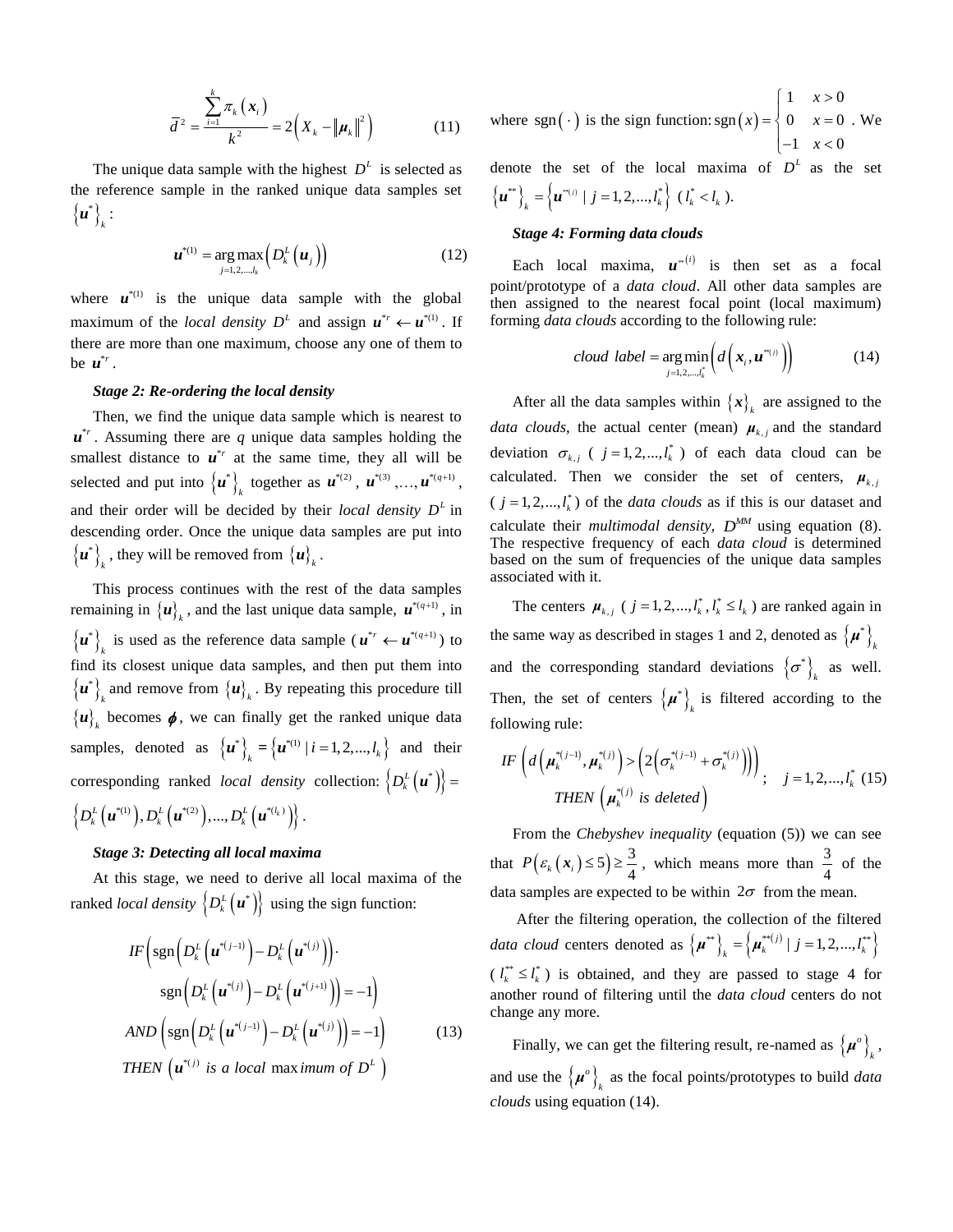#### IV. EVOLVING LOCAL MODE-BASED PARTITIONING

The evolving version of the proposed local modes-based data partitioning algorithm works with the *eccentricity*,  $\varepsilon$  and *unimodal density*, *D* of the streaming data. The evolving algorithm has three stages as follows.

#### *Stage 1: Identification of the evolving local modes*

For each new data sample, denoted as  $x_{k+1}$ , that arrives, the global  $\mu_k$  and  $X_k$  are updated to  $\mu_{k+1}$  and  $X_{k+1}$  firstly using equations (2) and (3).

After the *unimodal densities* of  $x_{k+1}$  and all the existing local modes,  $D_{k+1} (x_{k+1})$  and  $D_{k+1} (\mu_{k,i})$  (*i* = 1, 2, ...,  $C_k$ ) are obtained using equation (7), the following condition [14] is checked to see whether  $x_{k+1}$  is associated with a new local mode:

$$
IF\left(D_{k+1}(\mathbf{x}_{k+1}) > \max_{i=1}^{C_k} D_{k+1}(\boldsymbol{\mu}_{k,i})\right)
$$
  
\n
$$
OR\left(D_{k+1}(\mathbf{x}_{k+1}) < \min_{i=1}^{C_k} D_{k+1}(\boldsymbol{\mu}_{k,i})\right)
$$
 (16)  
\nTHEN  $(C_{k+1} \leftarrow C_k + 1)$ 

where we use  $C_k$  as the number of existing local modes at the *k th* time instance.

If this condition is met, a new local mode is added in the data space ( $C_{k+1} \leftarrow C_k + 1$ ). On the contrary, if the condition is not satisfied,  $x_{k+1}$  is associated with the nearest existing local mode and  $C_{k+1} \leftarrow C_k$ .

Assuming  $x_{k+1}$  is assigned to the  $i^{th}$  ( $i = 1, 2, ..., C_{k+1}$ ) local mode which is decided by equation (14), the support of the  $i^{th}$ local mode is updated as  $S_{k+1,i} \leftarrow S_{k,i} + 1$ ;  $\mu_{k,i}$  and  $X_{k,i}$  are updated to  $\mu_{k+1,i}$  and  $X_{k+1,i}$  using equations (2) and (3). For other local modes, their parameters stay the same for the next processing cycle.

#### *Stage 2: Filtering main local modes*

Once there are no new data samples available, the *data clouds* will automatically be formed based on the existing local modes as focal points or poles of attraction around which to form *data clouds*. However, because *data clouds* do not have specific shapes, they may overlap with each other, thus, the redundant local modes need to be removed first.

The filtering stage begins from the *data cloud* with the smallest support and ends with the one with the largest support. For each *data cloud*, we check the following principle according to the *Chebyshev inequality* using the *standardized*

*eccentricity* (equation (9)) [11]:  
\n
$$
IF\left(\varepsilon_{k,i}\left(\mu_{k,j}\right) \leq \varepsilon_o\right) OR\left(\varepsilon_{k,j}\left(\mu_{k,i}\right) \leq \varepsilon_o\right)
$$
\n
$$
THEN\left(Merge\ the\ i^{th}\ and\ j^{th}\ data\ clouds\ together\right)
$$
\n(17)

Here, we use  $\varepsilon_o = 5$ , which corresponds to  $2\sigma$  as described earlier.  $\varepsilon_{k,i}(\mu_{k,j})$  and  $\varepsilon_{k,j}(\mu_{k,i})$ are the *standardized eccentricities* calculated per *data cloud* expressed as follows  $(i \neq j)$  [12]:

$$
\varepsilon_{k,p}(\mu_{k,q}) =
$$
\n
$$
1 + \frac{S_{k,p}^2 ||\mu_{k,q} - \mu_{k,p}||^2}{\left(S_{k,p} + 1\right) \left(S_{k,p} X_{k,p} + ||\mu_{k,q}||^2\right) - ||\mu_{k,q} + S_{k,p} \mu_{k,p}||^2}
$$
\n(18)

where  $p, q = i \text{ or } j$  and  $p \neq q$ .

If the principle in equation (17) is met, the two *data clouds* merge:

$$
\begin{cases}\nC_{k} \leftarrow C_{k} - 1 \\
S_{k,i+j} \leftarrow S_{k,i} + S_{k,i} \\
\mu_{k,i+j} \leftarrow \frac{S_{k,i}}{S_{k,i+j}} \mu_{k,i} + \frac{S_{k,j}}{S_{k,i+j}} \mu_{k,j} \\
X_{k,i+j} \leftarrow \frac{S_{k,i}}{S_{k,i+j}} X_{k,i} + \frac{S_{k,j}}{S_{k,i+j}} X_{k,j}\n\end{cases} (19)
$$

#### *Stage 3: Forming data clouds*

After the main local modes were filtered out, the output is generated. The remaining local modes, re-named as  $\{\mu^o\}$  $\mu^o\Big\}_k$ , are used as the focal points/prototypes to build *data clouds* using equation (14).

#### V. ALGORITHM SUMMARY

In this section, the overall procedure of the two versions (offline and evolving) of the proposed local modes-based partitioning algorithm are presented in the form of pseudocode in two separate subsections.

- *A. Offline local modes-based partitioning algorithm*
	- *i.* Calculate  $D_k^L(u_i)$  (*i* = 1,2,..., $l_k$ ) using eq. (10);
	- ii. Find the unique data sample  $\mathbf{u}^{*(1)}$  with global maximum of  $D<sup>L</sup>$  using eq. (12);
	- *iii.* Send  $\mathbf{u}^{*(1)}$  into  $\{\mathbf{u}^*\}\$  $\left\{ \boldsymbol{u}^*\right\}_k$  and  $D_k^L\left(\boldsymbol{u}^{*(1)}\right)$  into  $\left\{ D_k^L\left(\boldsymbol{u}^*\right)\right\}$ and delete  $\boldsymbol{u}^{*(1)}$  from  ${\{\boldsymbol{u}\}_k}$ ;

 $iv. \, u^{*_r} \leftarrow u^{*(1)}$ ;

- *v*. **While**  ${u}_k \neq \phi$ 
	- \* Find the unique data sample(s) which is/are nearest to  $\boldsymbol{u}^{*_r}$ ;
- \* Send the data sample(s) and the corresponding  $D<sup>L</sup>$

to  ${u^*}$  $\boldsymbol{u}^*\bigg\}$ , and  $\left\{D_k^L\left(\boldsymbol{u}^*\right)\right\}$ , respectively;

\* Delete these data sample(s) from  ${u}_{k}$ ;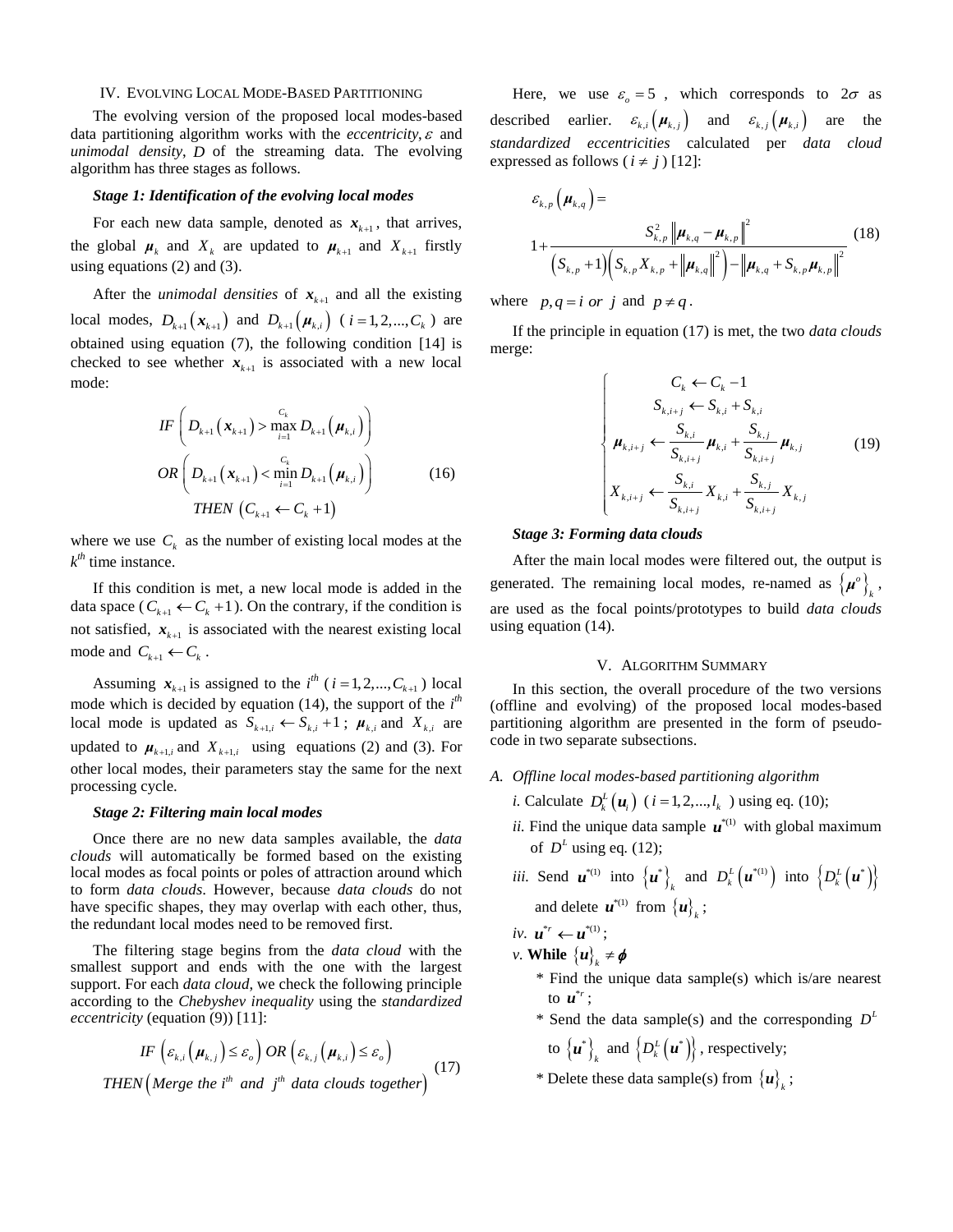\* Set the latest element in  $\{u^*\}\$  $\left\{ u^*\right\}_k$  as  $u^{*_r}$ ;

#### *vi.* **End While**

- *vii.* Filter  $\{u^*\}\$  $\mathbf{u}^*\bigg\}$  and  $\big\{D_k^L\big(\mathbf{u}^*\big)\big\}$  using eq. (13) and obtain  ${u^*}$ 
	- $\left\{ u^* \right\}_k$  as focal points of the *data clouds*;
- *viii.* While  $\{\boldsymbol{\mu}^o\}_{o}$  $\mu^o\big|_k$  are not fixed
	- \* Use the focal points to form the *data clouds* from  ${x}_{k}$  using eq. (14);
- \* Obtain the parameters  $\{\mu\}$ <sub>k</sub> and  $\{\sigma\}$ <sub>k</sub> of the *data clouds*;
- \* Calculate  $D_k^{MM}(\mu_j)(j = 1, 2, ..., l_k^*)$  using eq. (8);
- \* Find the  $\mu^{*(1)}$  with maximum  $D^{MM}$  using eq. (12);
- \* Send  $\boldsymbol{\mu}^{*(1)}$  into  $\{\boldsymbol{\mu}^*\}$  $\boldsymbol{\mu}^*\bigg\}_k$  and  $D_k^{MM}\left(\boldsymbol{\mu}^{*(1)}\right)$  into

$$
\left\{D_k^{\text{MM}}\left(\boldsymbol{\mu}^*\right)\right\} \text{ and delete } \boldsymbol{\mu}^{*(1)} \text{ from } \left\{\boldsymbol{\mu}\right\}_k;
$$

- $* \mu^{*_r} \leftarrow \mu^{*(1)}$ ;
- \* **While**  $\{\mu\}_k \neq \phi$
- Find the element(s) of  $\{ \mu \}_k$  which is/are nearest to  $\boldsymbol{\mu}^{*_r}$ ;
- Send the element(s) and the corresponding  $D^{MM}$ into  $\{\mu^*\}\$  $\mu^*$ }<sub>κ</sub> ;
- Delete the element(s) from  $\{\mu\}_k$ ;
- Set the latest element in  $\{\mu^*\}\$  $\mu^*$   $\big\}$  as  $\mu^{*}$ ;
	- \* **End While**
- \* Apply eq. (15) to filter  $\{\mu^*\}\$  $\mu^*$ <sub>k</sub> and obtain new focal points  $\{\mu^{**}\}\;$ ;

$$
*\left\{\boldsymbol{\mu}^{\circ}\right\}_{k} \leftarrow \left\{\boldsymbol{\mu}^{**}\right\}_{k}
$$

#### *ix.* **End While**

x. Build the *data clouds* with  $\{\mu^o\}$  $\mu^o$ <sup> $\left\{\right\}$ <sub>k</sub> using eq. (14).</sup>

#### *B. Evolving local modes-based partitioning algorithm*

*i*. While the new data sample  $x_{k+1}$  of the data stream is available (or until interrupted)

\* If 
$$
(k = 0)
$$
 Then  
\n $-\mu_1 \leftarrow x_1$   
\n $-C_1 \leftarrow 1$ ;  
\n $-S_{1,1} \leftarrow 1$ ;  
\n $-\mu_{1,1} \leftarrow x_1$ ;  
\n $-X_{1,1} \leftarrow ||x_1||^2$ ;

\* **Else**

- Update  $\mu_k$  and  $X_k$  to  $\mu_{k+1}$  and  $X_{k+1}$  using eqs. (2) and (3);
	- **If** (Condition (eq*.* (16)) is met) **Then**
- 1.  $C_{k+1} \leftarrow C_k + 1;$ 2.  $S_{k+1,C_{k+1}} \leftarrow 1;$ 3.  $\mu_{k+1,C_{k+1}} \leftarrow x_{k+1};$ 2
- 4.  $X_{k+1,C_{k+1}}$  $X_{k+1, C_{k+1}} \leftarrow ||x_{k+1}||^2;$

- **Else**

- 1. Use eq. (14) to decide the  $i^{th}$  local modes  $x_{k+1}$  is assigned to;
- 2. Update  $\mu_{k,i}$  and  $X_{k,i}$  to  $\mu_{k+1,i}$  and  $X_{k+1,i}$ using eqs.  $(2)$  and  $(3)$ ;

$$
3. S_{k+1,i} \leftarrow S_{k,i} + 1;
$$

- **End If**

\* **End If**

- *ii.* **End While**
- *iii*. **While** *data clouds* exhibit overlap
	- \* **If** (Condition (eq*.* (17)) is met) **Then** - merge the two overlapping *data clouds* into one using eq*.* (19);
- \* **End If**
- *iv*. **End While**
- *v*. Obtain  $\{\mu^o\}$  $\mu^o\big\}_{k}$  from the remaining local modes;
- *vi.* Build the *data clouds* with  $\{\mu^o\}$  $\mu^o$ <sup> $\left\{\right\}$ <sub>k</sub> using eq. (14).</sup>

#### VI. NUMERICAL EXAMPLES

In this section, a number of benchmark problems were considered to evaluate the performance of the proposed algorithm.

For better analysis, we also consider a number of performance measures:

- 1) Inp: the parameters that have to be predefined (user input);
- 2) NoC: number of clusters/*data clouds* in the processing results;
- 3) AvP: the average purity of the clusters/*data clouds*, but may disguise poor results [5];
- 4) MaP: the maximum cluster/*data cloud* purity [5];
- 5) MiP: the minimum cluster/*data cloud* purity [5];
- 6) T: the execution time (in seconds).
- *A. Evaluation of the offline version*

In this subsection, we will test the performance of the

TABLE I. DATASET DESCRIPTION-PART 1

|                          | <b>Details</b>                          |                              |                                |  |  |  |
|--------------------------|-----------------------------------------|------------------------------|--------------------------------|--|--|--|
| <b>Dataset</b>           | <b>Number of Data</b><br><b>Samples</b> | Number of<br><b>Clusters</b> | Number of<br><b>Attributes</b> |  |  |  |
| Gl <sup>a</sup>          | 450                                     |                              |                                |  |  |  |
| $G2^b$                   | 800                                     |                              |                                |  |  |  |
| $\mathrm{WW}^\mathrm{c}$ | 750                                     |                              |                                |  |  |  |

*a. Gaussian dataset 1; b. Gaussian dataset 2; c. Wrist-worn accelerometer dataset.*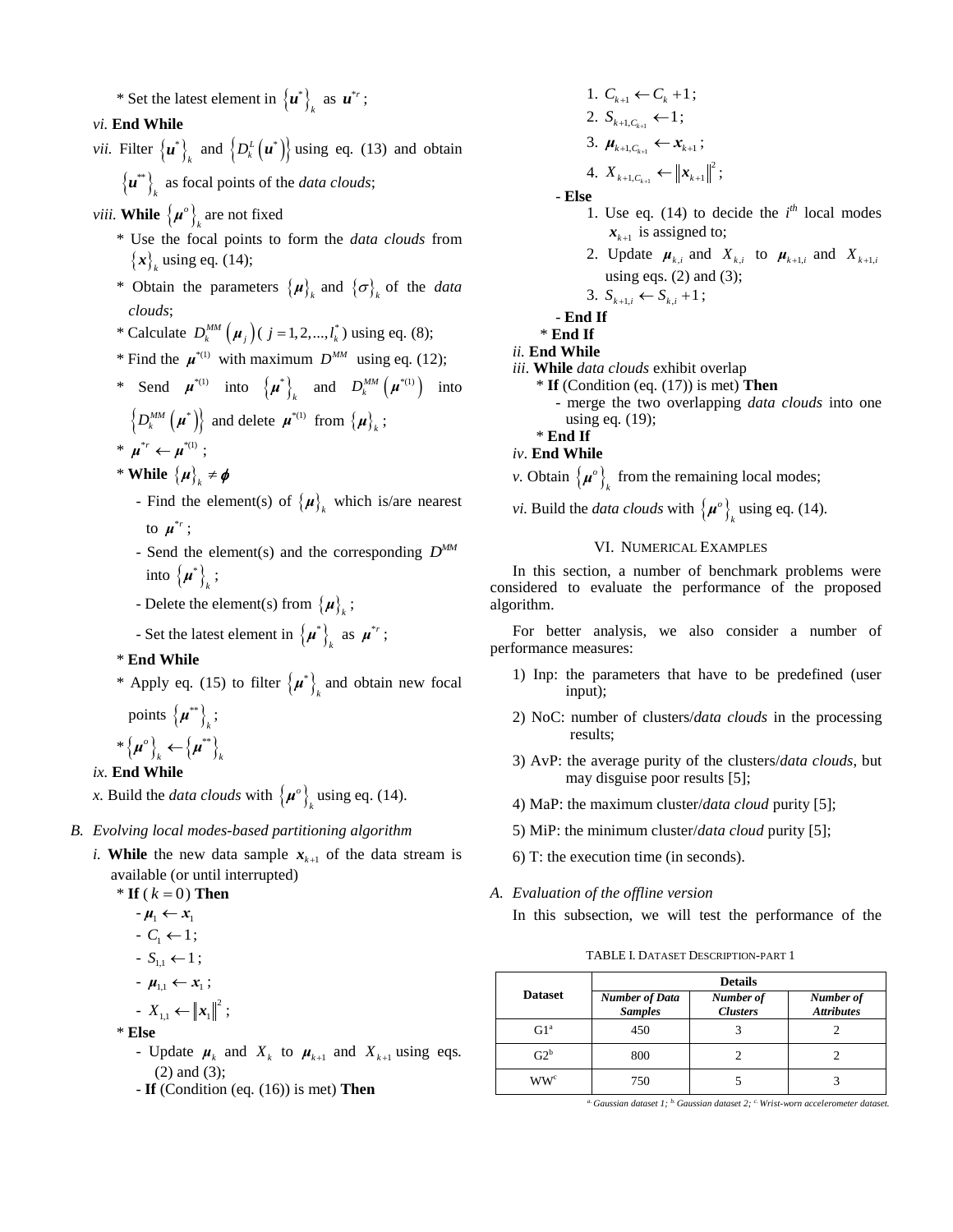

(a) *Gaussian dataset 1*



(b) *Gaussian dataset 2*



(c) *Wrist-worn accelerometer dataset*

Fig. 1 Offline partitioning results (Blue "\*" stands for the focal points,

if " " is in different colours, then it stands for different *data clouds*)

offline version of the proposed local modes-based partitioning algorithm on two synthetic Gaussian problems and a real problem (wrist-worn accelerometer dataset [15]) on a benchmark. The datasets used in the evaluation are tabulated in Table I. The partitioning results are presented in Fig. 1. The detailed experimental results are tabulated in Table II.

For further discussion of the performance, the offline version of the proposed algorithm is compared with two wellknown offline clustering algorithms: mean shift [1] (needs the kernel size.  $\sigma$  to be predefined) and k-means [2] (needs the number of clusters to be predefined). The experimental results of the two comparative algorithms are tabulated together in the Table II as well.

As we can see from Table II, the mean shift algorithm [1] is the fastest one from all the three, however, it is less accurate.

TABEL II . Comparison between offline algorithms

|                     | Inp | Data           | <b>Measures</b> |        |        |        |                  |
|---------------------|-----|----------------|-----------------|--------|--------|--------|------------------|
|                     |     | set            | NoC             | AvP    | MaP    | MiP    | $\boldsymbol{T}$ |
| $LM^{\mathfrak{a}}$ |     | G <sub>1</sub> | 3               | 0.9978 | 1.0000 | 0.9934 | 12.13            |
| $MS^{\,\rm b}$      | 0.3 |                | 3               | 0.9911 | 1.0000 | 0.9740 | 0.02             |
|                     | 0.4 |                | 3               | 0.9844 | 1.0000 | 0.9554 | 0.02             |
| $KM^c$              | 3   |                | 3               | 0.9978 | 1.0000 | 0.9934 | 0.17             |
| LM                  |     | G2             | $\mathbf{2}$    | 0.9475 | 0.9661 | 0.9303 | 10.07            |
| МS                  | 5   |                | $\overline{4}$  | 0.9413 | 1.0000 | 0.7647 | 0.03             |
|                     | 8   |                | $\overline{c}$  | 0.9325 | 0.9832 | 0.8914 | 0.03             |
| KΜ                  | 2   |                | $\overline{c}$  | 0.9475 | 0.9661 | 0.9303 | 0.14             |
| LM                  |     | <b>WW</b>      | 5               | 0.9973 | 1.0000 | 0.9868 | 5.11             |
| MS                  | 10  |                | 5               | 0.9947 | 1.0000 | 0.9804 | 0.02             |
|                     | 12  |                | 3               | 0.6000 | 1.0000 | 0.5000 | 0.02             |
| KΜ                  | 5   |                | 5               | 0.9973 | 1.0000 | 0.9868 | 0.14             |
|                     |     |                |                 |        |        |        |                  |

*a. Local Modes-based Partitioning Algorithm; b. Mean Shift Algorithm; c. K-means Algorithm.*

The k-means algorithm [2] is somehow comparable to the proposed local modes-based partitioning algorithm in terms of accuracy, but one has to keep in mind that the high accuracy of the k-means algorithm relies heavily on the properly predefined user input. In real cases, the number of clusters within a dataset is often hard to be decided because of the very limited *prior* knowledge. Comparatively, the proposed algorithm is not as fast as the other two algorithms, but it has the high accurate performance, and the most important point is that, it does not require any kind of user input.

#### *B. Evaluation of the evolving version*

The performance of the evolving version of the proposed local modes-based partitioning algorithm will be evaluated in this subsection. Similarly, we will test it on two synthetic Gaussian problems and a real problem (climate dataset [16]) as well as on a benchmark. The datasets used in the evaluation are tabulated in Table III. The partitioning results are presented in Fig. 2. In addition, we compare the proposed evolving version with the well-known DBScan [4] (the radius and the minimum number of data samples within the radius need to be predefined) and ELM [5] (initial radius needs to be predefined) algorithms. The detailed experimental results of the three evolving algorithms are tabulated in Table IV.

TABLE III. DATASET DESCRIPTION-PART 2

|                | <b>Details</b>                          |                              |                                |  |  |  |
|----------------|-----------------------------------------|------------------------------|--------------------------------|--|--|--|
| <b>Dataset</b> | <b>Number of Data</b><br><b>Samples</b> | Number of<br><b>Clusters</b> | Number of<br><b>Attributes</b> |  |  |  |
| $G3^a$         | 1200                                    |                              |                                |  |  |  |
| $G4^b$         | 1250                                    |                              |                                |  |  |  |
|                | 938                                     |                              |                                |  |  |  |

*a. Gaussian dataset 3; b. Gaussian dataset 4; c. Real climate dataset*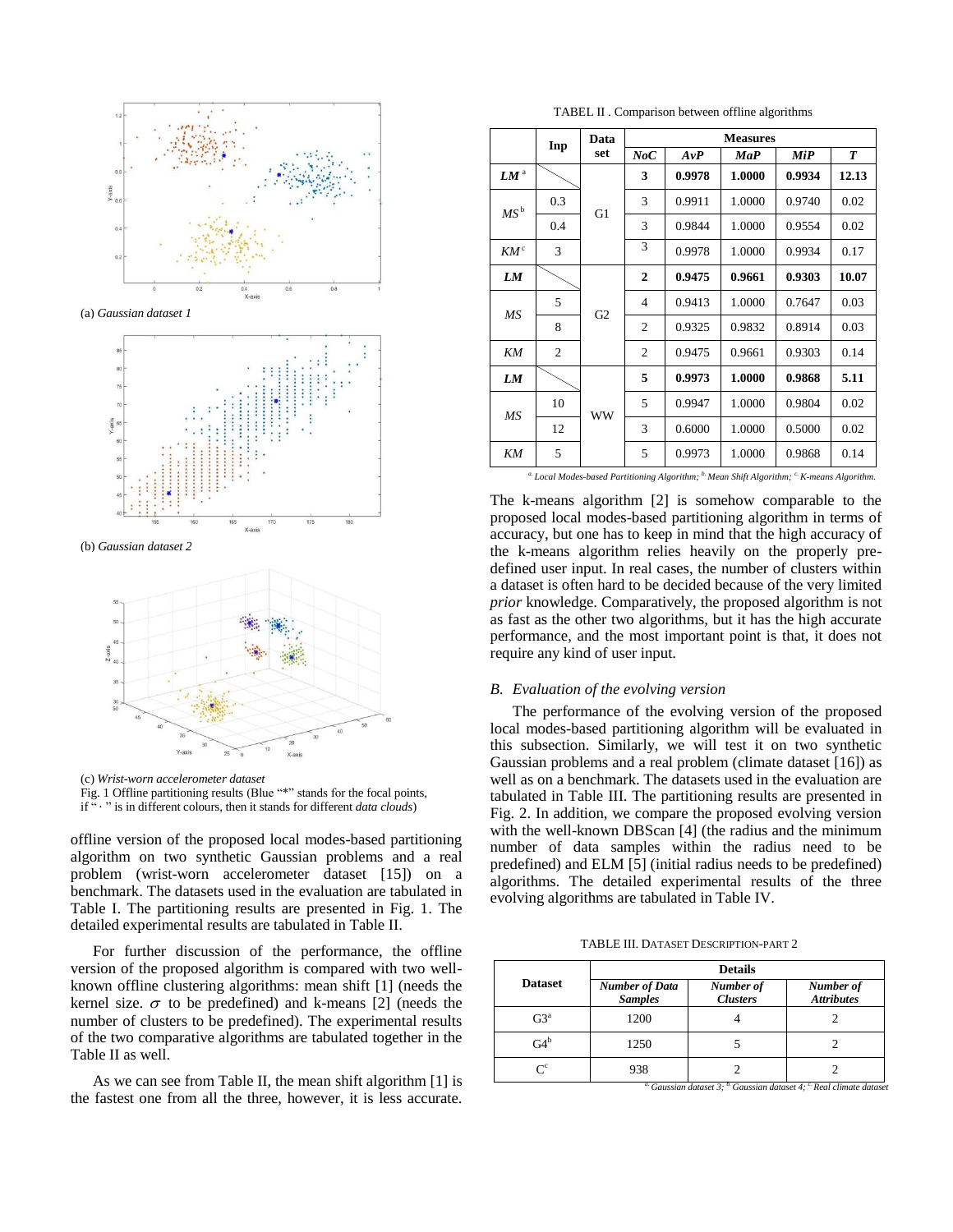

(a) *Gaussian dataset 3*



(b) *Gaussian dataset 4*



(c) *Real climate dataset*

Fig. 2 Evolving partitioning results (Blue "\*" stands for the focal points; if " is in different colours, then it stands for different *data clouds*)

The comparison results as depicted in Table IV demonstrate that, the proposed algorithm is the most accurate one of the three, and the most importantly, it is entirely datadriven and free from any pre-defined parameters or assumptions. In contrast, the DBScan algorithm is the fastest, but it is less accurate and needs two parameters to be decided by the user. ELM algorithm exhibits comparably accurate performance with the proposed algorithm; however, this also depends on the user input. With improperly defined radius, its performance can be significantly degraded.

#### *C. Hybrid example between the offline and evolving versions*

We use the same real climate dataset [16] as tabulated in Table II to study a hybrid between the offline version to start and the evolving version afterwards. The offline version is

TABEL IV . Comparison between evolving algorithms

|                                | Inp                      | Data           | <b>Measures</b> |        |        |        |                  |
|--------------------------------|--------------------------|----------------|-----------------|--------|--------|--------|------------------|
|                                |                          | set            | NoC             | AvP    | MaP    | MiP    | $\boldsymbol{T}$ |
| LM                             |                          | G <sub>3</sub> | 4               | 0.9958 | 1.0000 | 0.9900 | 2.00             |
| ${\cal D} {\cal B}^{\, \rm a}$ | 0.06.<br>10 <sup>c</sup> |                | $\overline{4}$  | 0.9325 | 1.0000 | 0.9965 | 0.10             |
|                                | 0.08.<br>10              |                | 3               | 0.7350 | 1.0000 | 0.5017 | 0.16             |
| ELM <sup>b</sup>               | 0.04                     |                | 10              | 0.9967 | 1.0000 | 0.9870 | 1.06             |
|                                | 0.06                     |                | 3               | 0.7425 | 0.9802 | 0.5000 | 0.41             |
| <b>LM</b>                      |                          | G4             | 5               | 0.9920 | 1.0000 | 0.9689 | 2.24             |
| DB                             | 0.06,<br>10              |                | 5               | 0.9464 | 1.0000 | 0.9957 | 0.11             |
|                                | 0.08.<br>10              |                | 3               | 0.5928 | 1.0000 | 0.3360 | 0.17             |
| ELM                            | 0.03                     |                | 9               | 0.9912 | 1.0000 | 0.9689 | 1.18             |
|                                | 0.04                     |                | 6               | 0.8896 | 1.0000 | 0.6507 | 0.87             |
| LM                             |                          | $\mathsf{C}$   | $\overline{2}$  | 0.9691 | 0.9747 | 0.9634 | 1.58             |
| DB                             | 1.6.<br>10               |                | 7               | 0.7985 | 1.0000 | 0.9966 | 0.04             |
|                                | 2,10                     |                | 3               | 0.8902 | 1.0000 | 0.9908 | 0.06             |
| ELM                            | 3                        |                | $\overline{4}$  | 0.9670 | 1.0000 | 0.9592 | 0.42             |
|                                | 5                        |                | 3               | 0.6215 | 1.0000 | 0.5639 | 0.24             |

*a. DBScan Algorithm; b. ELM Algorithm; c. [Radius, minimum number].*

applied to the first 300 data samples of the climate dataset [16] and the evolving version then is used to process the remaining 638 data samples as a data stream. The results of using the hybrid are shown in Fig. 3. From the figure we can see that the offline version builds two *data clouds* based on the 300 data samples. Then, the evolving version takes over the task and continues to process the rest of the data samples. The density changes with more data samples arriving and more clusters being formed based on the new data samples. Once, there are no anymore new data samples, the algorithm performs a filtering operation of the main modes and successfully identifies the two focal points representing the two main modes of the data density. Finally, the two focal points are used to form the two *data clouds*.

#### VII. CONCLUSION

In this paper, a novel "local modes-based" partitioning algorithm is introduced as a fully autonomous technique to partition the data space into parameter-free *data clouds* according to the modes of the distribution of the data pattern. The proposed algorithm is driven entirely by the observed data samples and is free from any kind of user- and problemspecific parameters. The algorithm has two versions, offline and evolving; each one of them can operate independently, and they can perform a hybrid as well. Numerical experiments demonstrate the validity of the proposed algorithm as a fully autonomous data partitioning technique and also shows its advantages as compared with the well-known comparative algorithms.